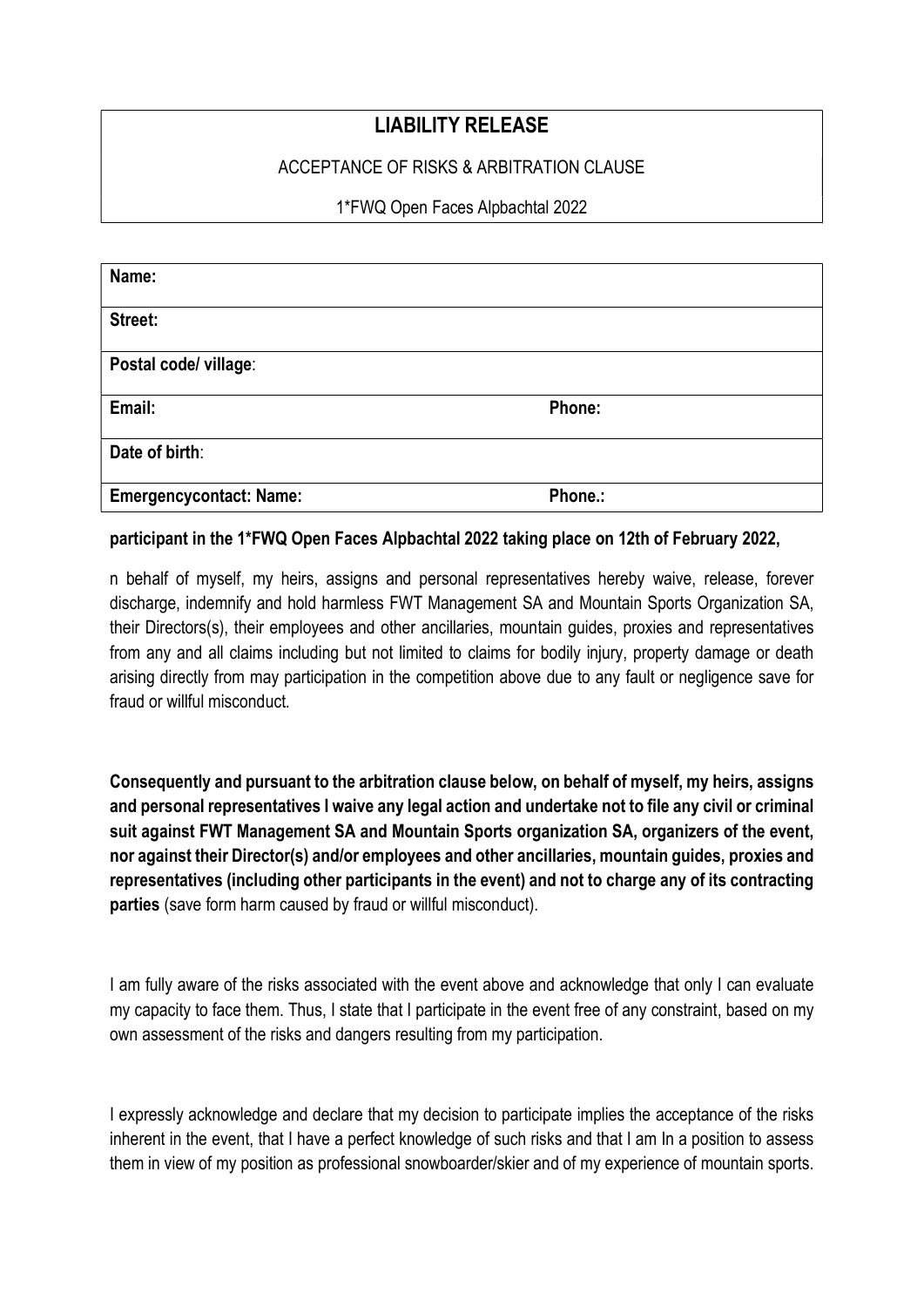In particular, I declare that my participations results from my personal assessment of the snow conditions in the area of the race and implies that I consider them as satisfactory.

I expressly declare that I am aware of the fact that a fall may lead to serious bodily injuries and even death. Therefore, I acknowledge and declare that my attention has been drawn on the fact that at any time I may refrain from participating in the event, without prejudice, on the basis of my own assessment of the risks and that in such a case, FWT Management SA Mountain Sports Organization SA shall treat me in the same manner as other having taken part to the event.

I expressly declare that the sports activity described herein, is, by its nature, inherently dangerous and may result in injuries including serious bodily injury and/or death which no amount of care, caution, instruction, supervision, or expertise can eliminate.

I acknowledge and declare that I am fully aware of the fact that the risks inherent to this type of event are only partially under the organizers control and that in this very case it is impossible to guarantee the absence of risks and that, whatever the measures taken by the organizer, the latter is not in a position to avoid all possible harms.

I acknowledge that my attention has been particularly drawn on the following:

Avalanches:

Avalanches may frequently occur in the mountain area where the competition shall take place. They are due to a natural phenomenon when the snowfall is deep in a particularly steep slope. They may also be due to the weather changes and the instability of the slopes and snow cover.

# • Snow cover:

Whatever the snow cover on the mountain, numerous rocks may show just beneath the surface of the snow and may cause the fall of the rider and/or bodily injuries due to a fall, even death.

# • Helicopter ride:

The risks inherent to such a ride may be increased in the area of the mountain due to winter conditions.

Weather conditions:

They can vary from one extreme to another and are subject to rapid and unforeseeable changes.

I represent and warrant that I am in the physical condition to participate in the event, free of any preexisting problem or condition which could affect my participation.